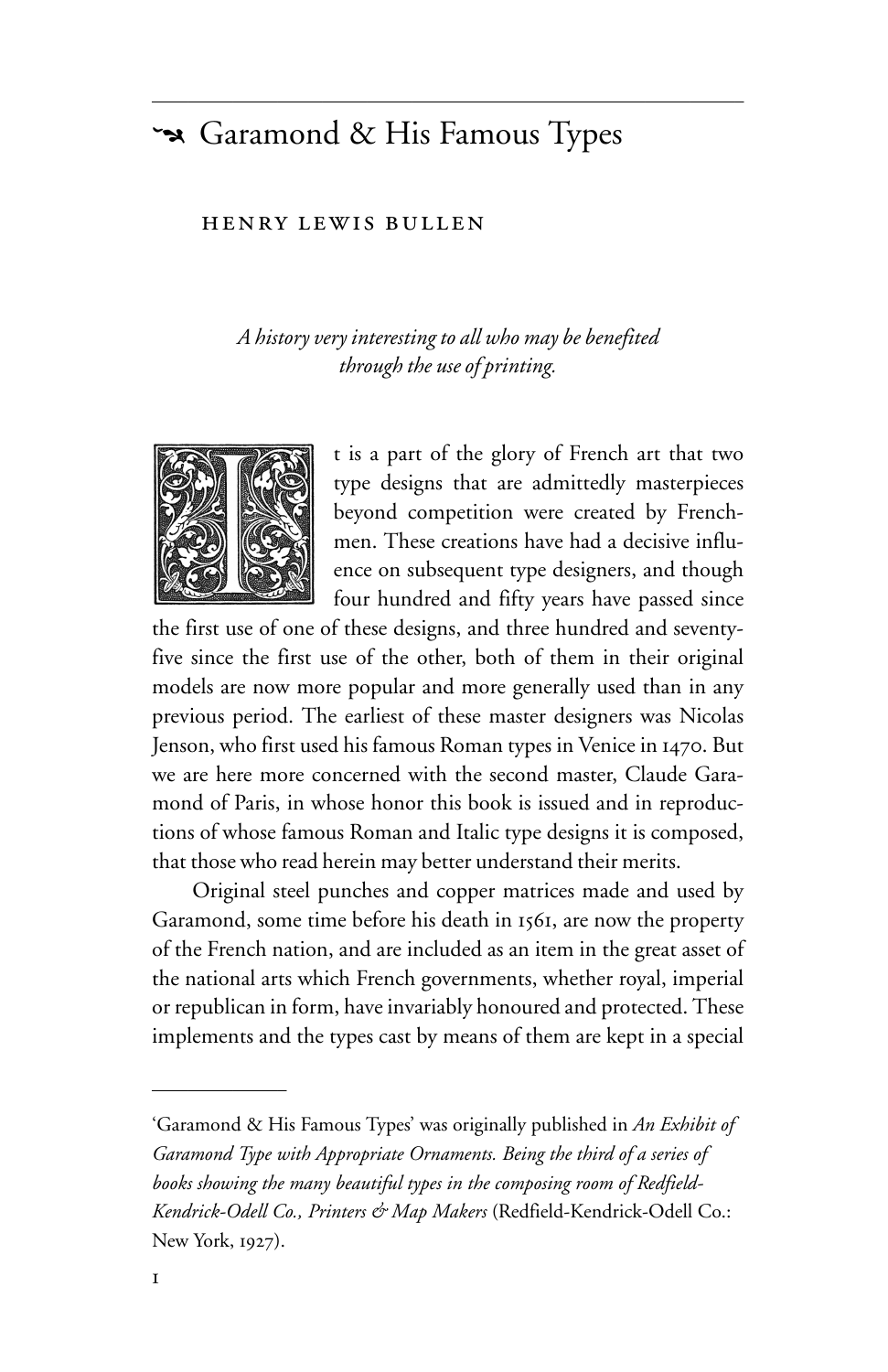room in the National Printing House in Paris, and are reserved for use by selected workmen in printings relating to great occasions or in the production of books planned to exemplify the higher typographic art, and for proclamations, programmes, notices and memorials, and for purposes of notable interest. In the great inventory of French art possessions they are associated with the works of the greater artists and art craftsmen of ancient and modern times. These works of Garamond's hands and genius were acquired for the French nation in the year 1640 by the illustrious Cardinal Richelieu who was then brilliantly and wisely directing the destinies of France. He established *L'Imprimerie Royale*, which, after a distinguished activity of two hundred and eighty-five years, is now flourishing under the style of *L'Imprimerie Nationale*. It is characteristic of the French that while this great printing house produces the ordinary and multitudinous blank forms, postage stamps and other necessary aids to governmental activities, it has never in any period since 1640 failed to give to the world examples of printing, generally of books, in which the motive has been to honor the art of printing and prove how fine, splendid or luxurious that art may be. There is now in progress in that famous printing house a veritably magnificent large folio work of masterful literary and artistic distinction, not equalled by any other printed work of this century, which is issued in honor of printing, done at the public expense, its title, *Histoire de L'Imprimerie en France au XVe et au XVIe Siecle*, four volumes already completed with perhaps as many more to follow, planned and written by France's greatest bibliographer, M. Claudin, and printed with the veritable sixteenth century types of Claude Garamond and the seventeenth century types of Phillipe Grandjean. As Lawrence Sterne said: 'They order this matter better in France.' We would do well to emulate the French spirit in our vast Public Printing House in Washington.

To appreciate what Garamond accomplished it is necessary to take a retrospective view of his art. When Gutenberg invented movable cast types and began to print, about 1450, his was a commercial proposition. Making books at less cost than those made with pens, the new invention soon put the penmen and the illuminators out of business or compelled them to become printers. The principal livelihood of the penmen and illuminators was derived from making books for devotional purposes. Very few secular books were in circulation. These devotional books were usually inscribed in Gothic letters (i.e., those letters quite erroneously though generally called 'Old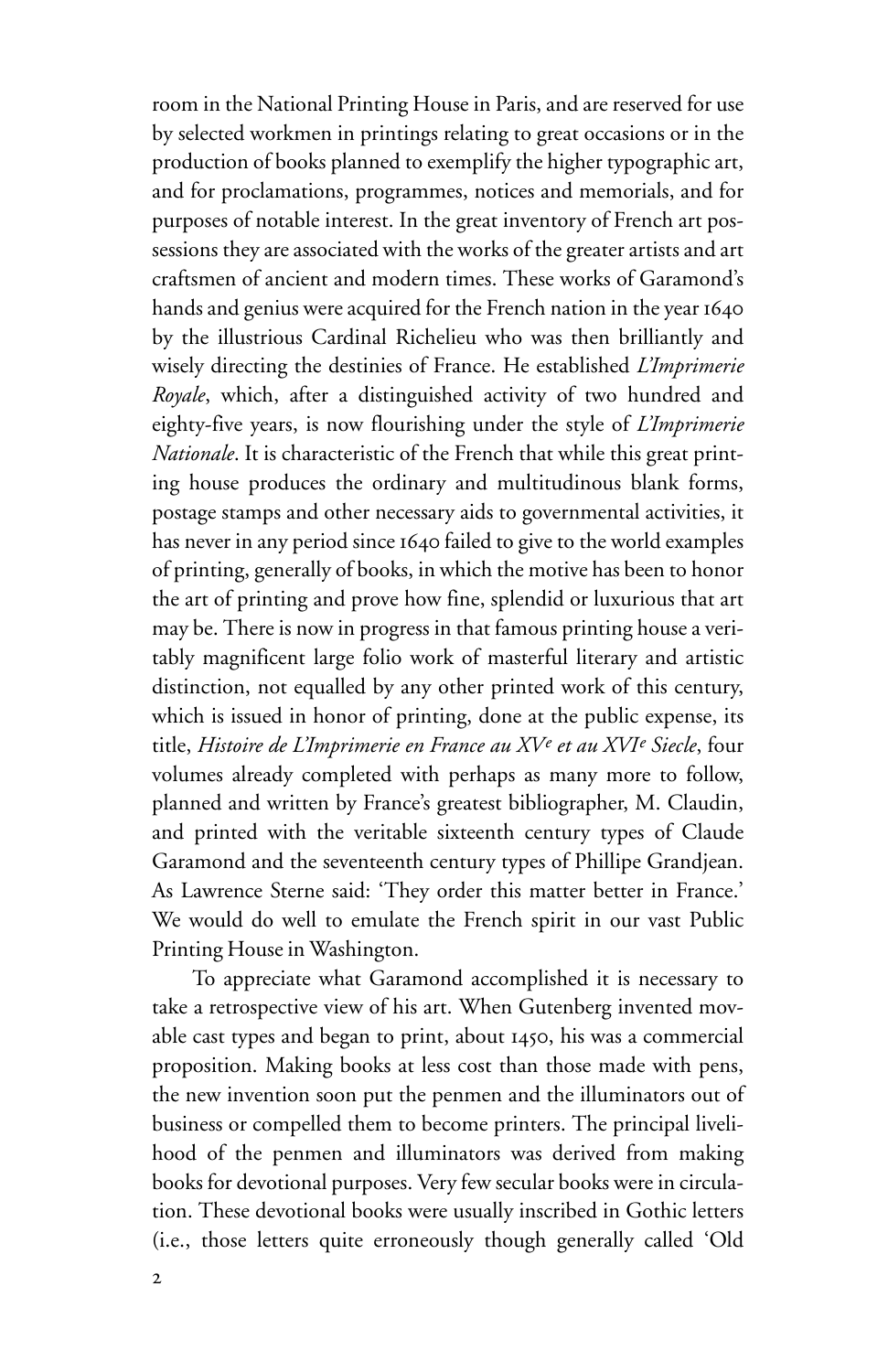English'), which were preferred for various good reasons: Gothic letters are much more easily made with pens or brushes than Roman (Latin) letters; Gothic letters have a churchly look, and, in fact, are preferred even now for church printing; and, again, Gothic letters were peculiarly appropriate to the medieval mentality, dominated as it was by reliance on the simple finality of its Faith and its impressive ritual. Very naturally the earlier printers sought to make their type printed books similar to the pen-made books they were competing with. Thus it was that for the first two decades of printing the Gothic letters were exclusively used in the text of their books. But when the enthusiastically welcomed new art of bookmaking spread into Italy it was confronted by the mentality of the Renaissance, then displacing in that country the Age of Faith for an Age of Inquiry and Ideas. It is psychologically very interesting to know that the earlier printers invading Italy, all of whom (whatever their nationality) had been taught in Germany to use Gothic letters, and adopted, sometimes in a compromising spirit, the Latin letters, the best models of which, especially in the capital letters, were found in the chiselled monuments of ancient Rome. Whatever difficulties these geometrical Latin letters presented to the pen, they had none for the users of the gravers and chisels required in cutting steel letter punches. With such implements the Latin letters were in fact easier than the Gothic letters to cut in steel.

The first two Roman type designs are dated 1467 and 1469, made by or for Germans who introduced their art of printing in Rome and in Venice. As Germans they had little if any use of the Latin characters and it is therefore not surprising that these earlier designs were crude and not easy to read. The third design for Roman types was that of Nicolas Jenson, a Frenchman, who before learning the new art of printing in Germany had acquired a reputation in France as an engraver of dies for minting metal monies. He first used his Roman type design in Venice in 1470. It was immediately recognized as a masterpiece and has been the standard of the forms of Roman characters ever since, though in its color and general stately effect it reflects those elements as found in the better Gothic letters. For three-quarters of a century almost all Roman type designs were based upon Jenson's. But during this period the humanistic ideas of the Renaissance has proceeded toward modernism, and this newer phase of a restored civilization seems to have required, subconsciously, a style of letters more in conformity with the greater alertness and inquisitiveness of the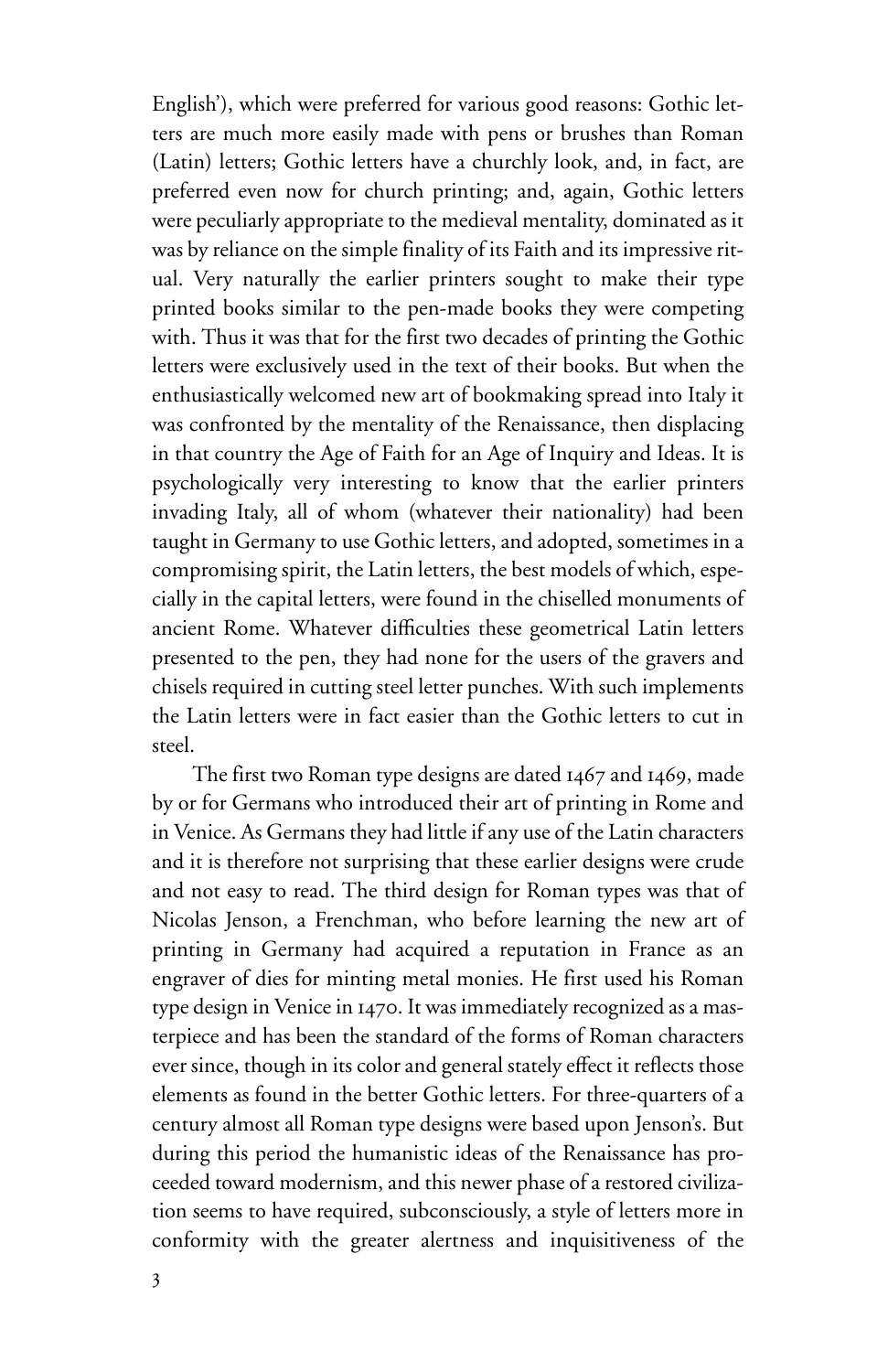sixteenth century. The reading public has increased marvellously through the educational influences of printing, and books and types were made smaller in size to lower the cost of reading, first in Italy, but more generally in France, which at the time vigorously and successfully challenged Italy's intellectual and esthetic superiority.

In the early sixteenth century the printers of France were distinguished above all other printers of any place or time for their activities, learning and influence. Even the workmen were scholarly, as by a law sought for and enforced by the guilds of printers no one was permitted to be taught type composition who had not first passed an examination in both Latin and Greek. It is not strange, therefore, that printers and the printing profession were highly honoured; nor is it strange that in 1516 a distinguished professor in the College of Bourgogne, who had been active in reforming the French language and had employed his leisure in inscribing and illuminating manuscript books, resigned his professorship to become the first to adopt typography as a profession, finding his clients among a group of aspiring printers who desired to be advised how they might print more artistically and effectively. This man is Geofroy Tory, now seen by all students of the typographic art to be the supreme master—our Michelangelo! In pursuance of his new profession, Tory went to Italy for two years to study in the great Italian homes and centres of art. He imbibed the Italian spirit of art, to which he added a Gallic flavour. Establishing himself in Paris, he became the guide to fine typography in France, exerting a good influence, which if not more powerful than in his lifetime, is certainly more widespread in this twentieth century. Tory took into his atelier a number of apprentices of whom we know little as individuals, but who as a group carried on his work in his manner and possibly in his atelier for a generation after his death. Tory himself excelled in decorative designs, borders, initials and illustration, much of which he engraved himself for printing uses. These are the chiefest treasures of typographic art, now earnestly sought after by collectors of the arts of the book, by typographic artists and students of fine and effective typography. Though he wrote and illustrated a book on letter designing, in which he carefully describes the operations required to cut the steel letter punches which are the originals from which the matrices are made in which types are cast, we cannot identify any type design as the work of his hands; but that the art of cutting steel letter punches was practised in his workshop may be inferred from the fact that one of his apprentices became the most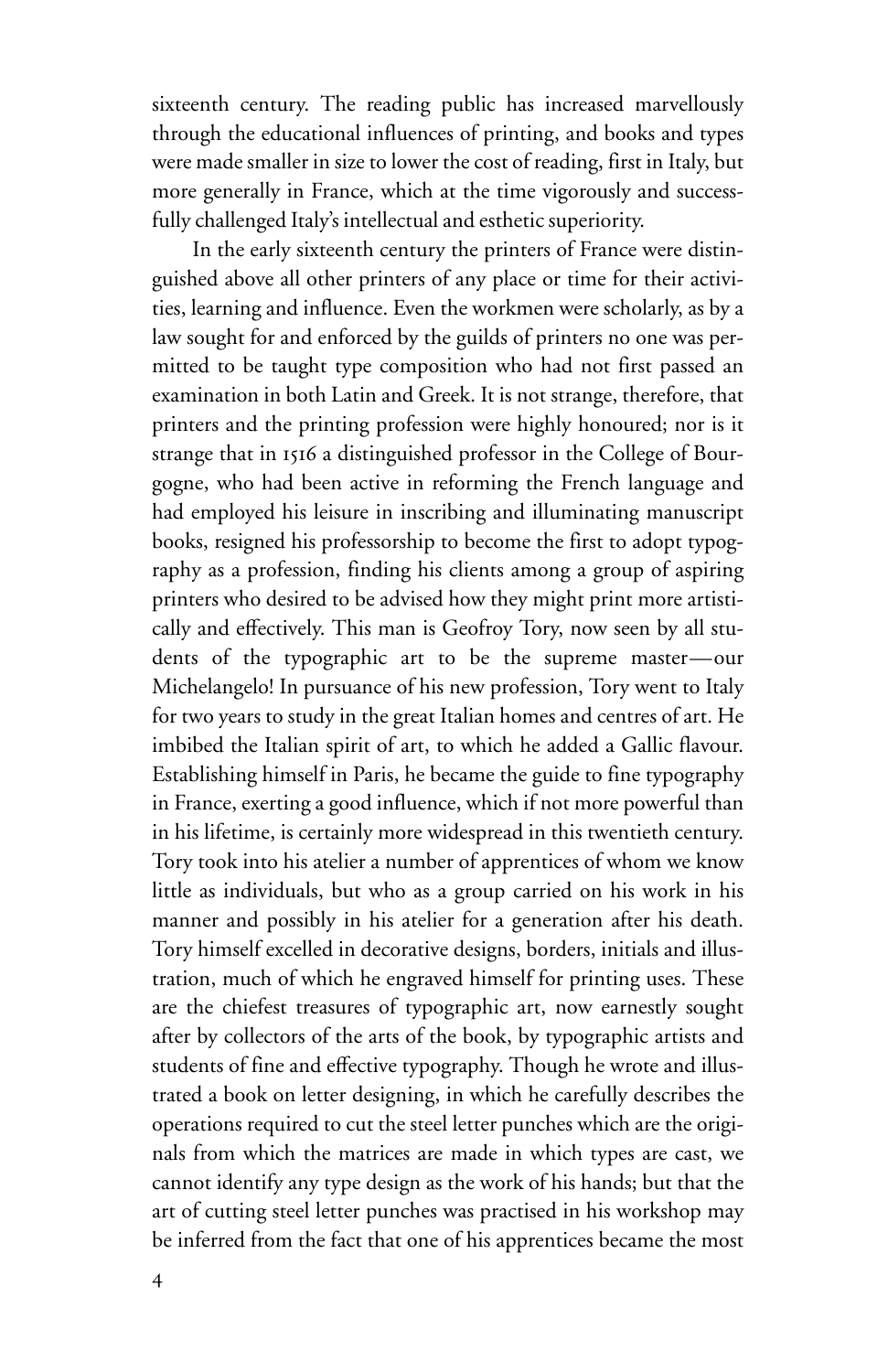famous type designer and punch cutter of his time. This was Claude Garamond, the merit of whose work will not be dimmed as long as the art of typography is practised.

Of Claude Garamond the individual little is known. Many contemporary complimentary allusions to him have been found, but very few facts. That he was conceded by his contemporaries to be the most famous type designer and punch cutter of his time is made quite clear, but no one tells us where or when he was born. He was the first to engage in typefounding as a business separate from a printing-house, but when he did this is not known. However his type foundry flourished. In the ancient archives of famous printing-houses throughout Europe there are records of purchases of punches, matrices and types from Garamond. At his death his type foundry was purchased by Guillaume Le Bé, after which its history is clear for upwards of two centuries from that year, 1561, until the time of the French Revolution. When typefounding became a widespread and flourishing industry, a certain new size of type body was called 'Garamond,' and one of these earlier typefounders referred to Garamond as 'the prince of type designers.' In 1541 he was commissioned by the King of France, Francis I, to design and engrave originals in steel of Greek types in various sizes for use by the Royal Printer. These types were so highly esteemed that more than one university in foreign countries petitioned the King of France for the use of them for their Greek printing. In 1545 Garamond added printing and publishing to his business. We know the places in Paris where he lived. He left none to succeed to his business, which was promptly sold by his widow.

Garamond's monument are the steel punches or originals of one (and the best) of his Roman and Italic type designs, which are now the property of France, as we have said. The reader has now under his eyes as he reads, a faithful reproduction of these designs by two American matrix makers. In the Roman design Garamond was clearly influenced by the models of the several letters created almost a century before by Jenson. But Garamond vivified these models by introducing a decided contrast in the main and minor lines and more freedom in the curves, giving each letter its maximum clarity or readability. Garamond's types are lighter in color than the earlier Roman and Gothic types. They were in fact commonly known when first put into use as 'White' letters, and Gothic letters at the same time began to be called 'Black' letters. They set a fashion in types which continued to the end of the eighteenth century, at which time the 'White' letters, as